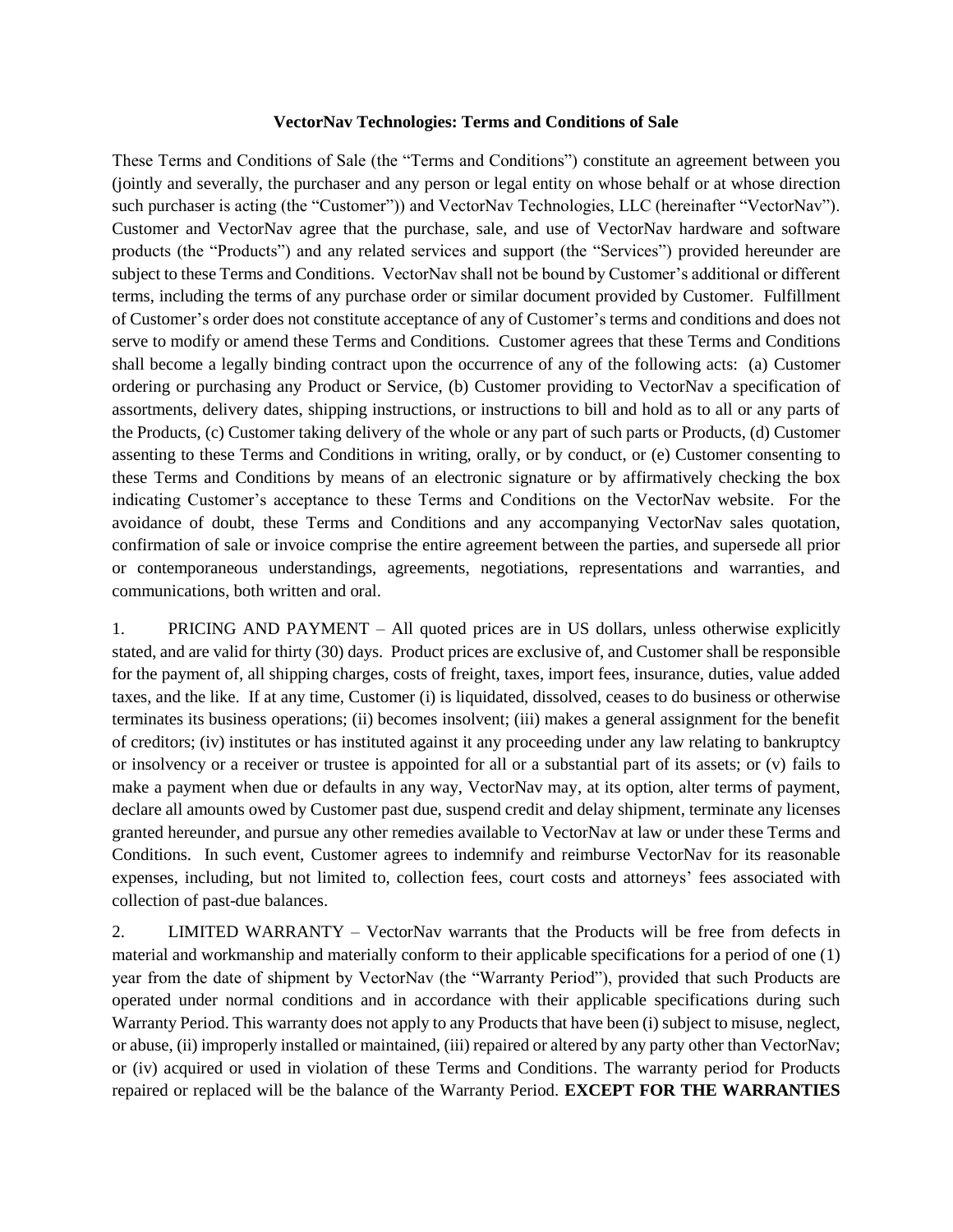## **SET FORTH IN THIS SECTION 2, VECTORNAV MAKES NO WARRANTY WHATSOEVER WITH RESPECT TO THE PRODUCTS OR SERVICES, INCLUDING ANY (a) WARRANTY OF MERCHANTABILITY; (b) WARRANTY OF FITNESS FOR A PARTICULAR PURPOSE; OR (c) WARRANTY AGAINST INFRINGEMENT OF INTELLECTUAL PROPERTY RIGHTS OF A THIRD PARTY; WHETHER EXPRESS OR IMPLIED BY LAW, COURSE OF DEALING, COURSE OF PERFORMANCE, USAGE OF TRADE, OR OTHERWISE**.

3. CUSTOMER REMEDIES – VectorNav's sole obligation with respect to the foregoing Limited Warranty shall be to, at VectorNav's option, repair or replace any defective Product. In the event Customer suspects that a Product is defective, Customer may return such Product to VectorNav together with a statement indicating Customer's basis for suspecting that the Product is defective. VectorNav may examine the Product and determine whether the Product is defective. If VectorNav determines that the Product is defective and covered by the Limited Warranty, VectorNav will repair or replace the Product.

4. PRODUCT RETURNS – Customer may return any Product(s) within thirty (30) days of the day of receipt of such Product(s) for a full refund excluding costs for shipping and handling (Customer assumes shipping risks). Returned Products will be accepted as long as the Products are unaltered, and undamaged, and all original package contents are returned. Customer shall contact VectorNav in writing to acquire a Return Merchandise Authorization ("RMA") and RMA reference number. After an RMA reference number is issued to Customer by VectorNav, the Product must be packaged securely to ensure that it will not be damaged in transit. The RMA reference number must be prominently marked on the outside of the shipping package.

5. VECTORNAV TECHNOLOGY – "VectorNav Technology" means any proprietary rights of VectorNav in the Products, VectorNav's software ("Software"), which shall include all software provided by VectorNav, and any and all software embedded in the Products ("Embedded Software"), including (i) all inventions, techniques, know-how, drawings, designs, processes, machines, compositions of matter, articles of manufacture, data structures, functionality, formulas and algorithms, and related underlying intellectual property rights therein, and (ii) all proprietary rights in tooling, material or equipment VectorNav uses in the manufacture, testing or assembly of Products, in each case (i) or (ii) whether or not evidenced by registered copyrights, trademarks, or patents. As between Customer and VectorNav, VectorNav is the sole and exclusive owner of all VectorNav Technology. Customer's only rights under the VectorNav Technology shall be to use the Products and Software for their intended commercial purpose and in accordance with user documentation, which may be provided from time to time by VectorNav (the "Intended Purpose"). Customer shall not directly or indirectly challenge the validity or VectorNav ownership of the VectorNav Technology. Customer agrees and acknowledges that Customer's use of the VectorNav Technology shall be subject to the terms of the limited license granted herein. Except as expressly set forth in these Terms and Conditions, no rights under any intellectual property or other proprietary rights of VectorNav are implied or granted hereunder. All rights to VectorNav Technology not expressly granted to the Customer under these Terms and Conditions are reserved to VectorNav.

6. LICENSE – VectorNav hereby grants to Customer a non-exclusive, non-transferable, nonsublicensable, paid-up license (the "License") under the VectorNav Technology to use the Products and the Software solely for their Intended Purpose. Customer may (a) use one (1) copy of the Software on one (1) computer or (b) use the Software on a multi-user or network system only if (i) the Software is expressly labeled for use on a multiuser or network system, or (ii) one (1) copy of the Software is obtained for each node or terminal on which the Software is to be used simultaneously. Customer shall not use, make,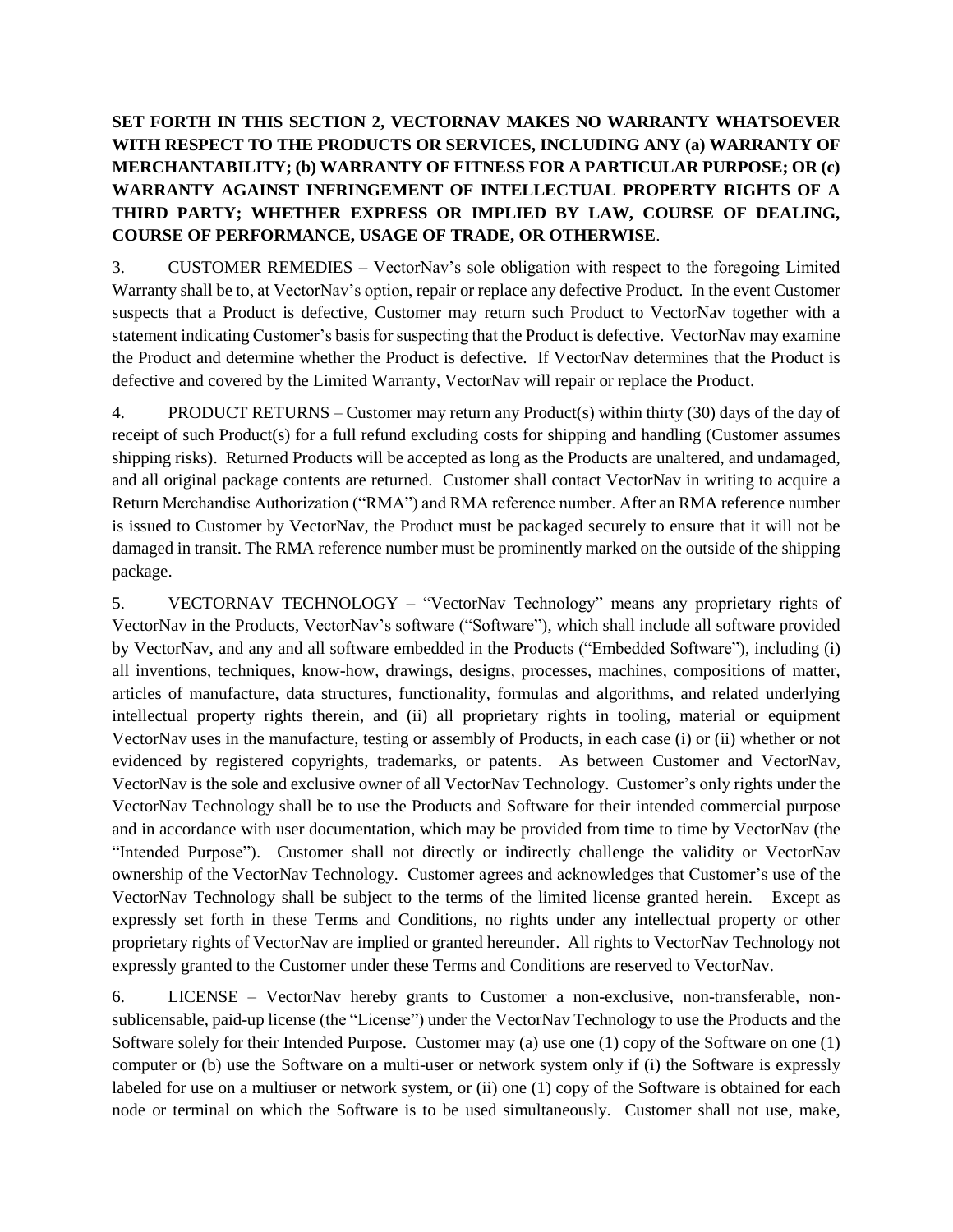manufacture, or reproduce copies of Software or Embedded Software, except that Customer may make additional copies of the Software solely to the extent necessary for backup or archival purposes. Customer shall retain all copyright notices on all authorized copies of the Software and Embedded Software.

7. NO REVERSE ENGINEERING – Customer agrees that it shall not (nor shall it permit any third party under its direct or indirect control) attempt to reverse engineer, decrypt, disassemble, decompile, decipher, reconstruct or re-orient the source code, algorithms, logic or program code in any of VectorNav's Products, including hardware, Software, Embedded Software, models or prototypes which are provided pursuant to these Terms and Conditions, including, without limitation, for purposes of designing, developing, manufacturing, or marketing a product that includes similar functionality to that of the Products or that otherwise competes with the Products.

8. CONFIDENTIALITY – "Confidential Information" means any non-public information disclosed by VectorNav to Customer, either directly or indirectly, in writing, orally or by inspection of Products, Software or Embedded Software, which is confidential, trade secret or proprietary to VectorNav or any third party that has furnished it to VectorNav. Confidential Information shall specifically include: (a) all VectorNav Technology; (b) VectorNav's non-public information, in whatever form, of a technical nature, including ideas, concepts, creations, technology, inventions, discoveries, developments, techniques, processes, know-how, drawings, designs, specifications, data, formulas and algorithms included in the Products, Software, and Embedded Software; and (c) VectorNav's non-public information, in whatever form, of a business nature. Customer agrees: (i) to hold the Confidential Information in trust and strictest confidence; (ii) to use the Confidential Information only as necessary to implement and use the Products for their Intended Purpose; (iii) to not reproduce the Confidential Information; (iv) to keep the Confidential Information locked in a secure facility or medium of storage when not in use; and (v) to not to disclose, deliver, provide, disseminate or otherwise make available, directly or indirectly, any Confidential Information to any third party without first obtaining VectorNav's express written consent. Customer shall take at least the same degree of care that it uses to protect its own most highly confidential and proprietary information of similar nature and importance (but in no event less than reasonable care) to protect the confidentiality and avoid the unauthorized use, disclosure, publication or dissemination of the Confidential Information. The foregoing obligations shall not apply to any Confidential Information that: (I) was publicly known and generally available in the public domain prior to the time of disclosure by VectorNav; (II) was rightfully known by Customer, without restriction, prior to the time of first disclosure by VectorNav; (III) was independently developed by Customer without the use of the Confidential Information; or (IV) was rightfully obtained by Customer, without restriction, from a third party who has the right to make such disclosure and without breach of any duty of confidentiality to VectorNav. Customer may disclose Confidential Information to the extent required by law, provided that Customer shall first give reasonable advance notice of such compelled disclosure to Customer, and shall cooperate with the VectorNav in connection with any efforts to prevent or limit the scope of such disclosure and/or use of the Confidential Information.

9. REMEDIES – Customer agrees that, due to the unique nature of the Confidential Information, its unauthorized disclosure or use will cause irreparable harm and significant injury to VectorNav, the extent of which will be difficult to ascertain and for which there will be no adequate remedy at law. Accordingly, Customer agrees that VectorNav, in addition to any other available remedies, shall have the right to an immediate injunction and other equitable relief enjoining any breach or threatened breach of Customer's obligations with regard to Confidential Information under these Terms and Conditions without the necessity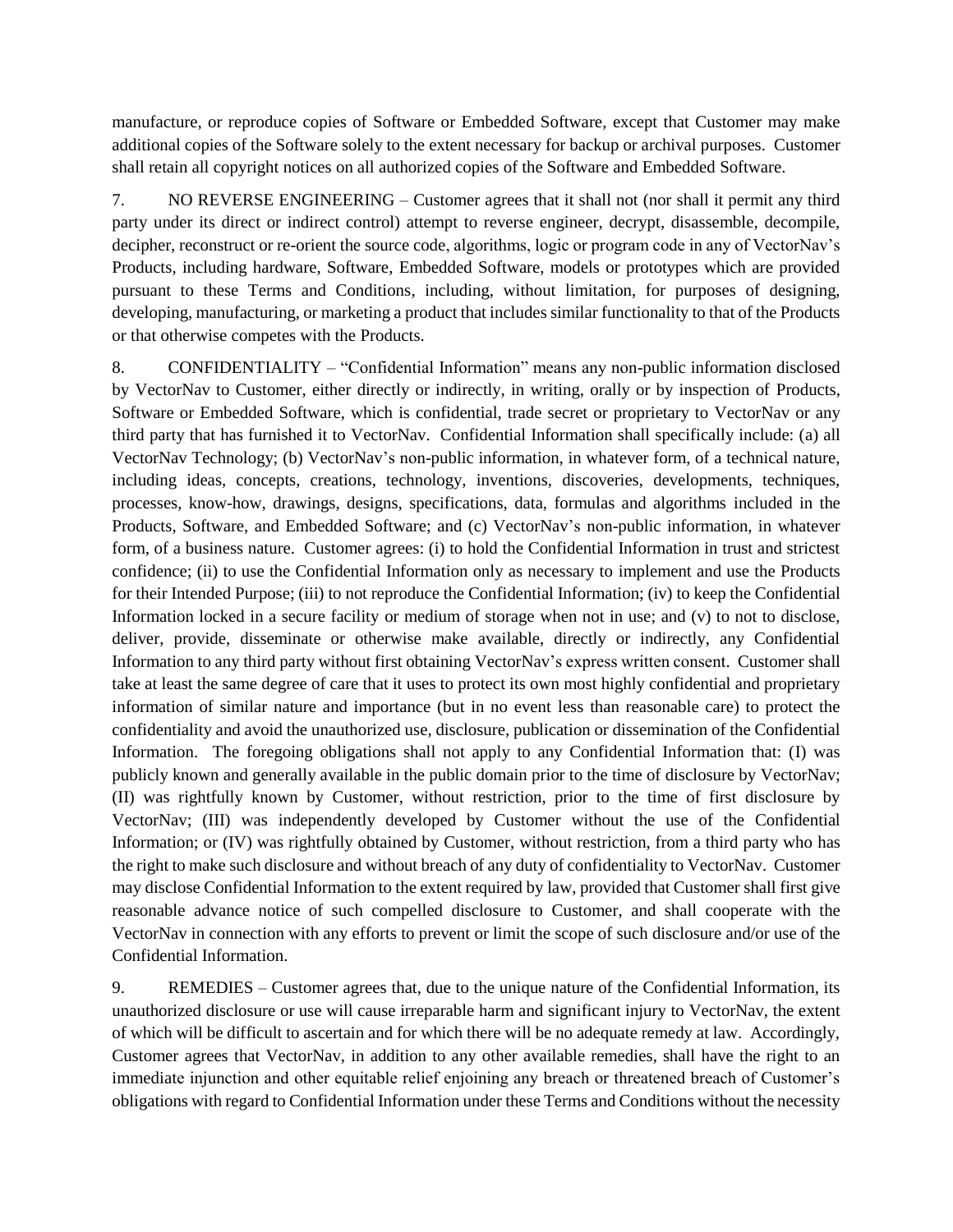of posting any bond or other security. Customer shall notify VectorNav in writing immediately upon becoming aware of any such breach or threatened breach.

10. **LIMITATION OF LIABILITIES – THE PRODUCTS ARE PROVIDED "AS IS" AND IN NO EVENT SHALL VECTORNAV BE LIABLE TO CUSTOMER OR ANY THIRD PARTY FOR CONSEQUENTIAL, INDIRECT, PUNITIVE, SPECIAL, EXEMPLARY OR INCIDENTAL DAMAGES (INCLUDING BUT NOT LIMITED TO LOSS OF PROFITS, BUSINESS OR OPPORTUNITY OR SIMILAR DAMAGES WHICH MAY ARISE IN CONNECTION WITH ANY OF VECTORNAV'S PRODUCTS) ARISING FROM OR RELATING TO THE SALE, DELIVERY OR USE OF THE PRODUCTS OR SERVICES. VECTORNAV'S TOTAL CUMULATIVE LIABILITY UNDER THESE TERMS AND CONDITIONS TO CUSTOMER OR ANY THIRD PARTY (INCLUDING INDEMNITY OBLIGATIONS), WHETHER IN CONTRACT OR TORT OR OTHERWISE, WILL NOT EXCEED THE AMOUNT PAID BY CUSTOMER TO VECTORNAV DURING THE PRIOR 12-MONTH PERIOD FOR THE PRODUCT GIVING RISE TO SUCH LIABILITY.**

11. SHIPMENT – Title to all purchased material and risk of loss therefore is passed from VectorNav to Customer at the time of shipment from VectorNav's facility. Unless otherwise agreed upon in writing, all purchased material will be shipped uninsured. VectorNav may request partial shipment and invoice accordingly.

12. ASSIGNMENT – Customer may not assign any rights or delegate any duties hereunder without the prior written approval of VectorNav and any attempt to assign any rights, duties or obligations hereunder without VectorNav's written consent will be void. VectorNav may assign all or any part of its rights to payment without Customer's consent and may assign all its rights and delegate all its duties in connection with these Terms and Conditions.

13. CUSTOMER'S REPRESENTATIONS AND WARRANTIES – Customer represents, warrants, and covenants that: (1) Customer will use the VectorNav Products solely for their Intended Purposes, in accordance with applicable law and these Terms and Conditions; (2) in accordance with Section 7 of these Terms and Conditions, Customer will not reverse engineer the Products for the purposes of developing a product that is substantially similar to or in competition with the Products; and (3) all information provided by Customer, including, without limitation, Customer's identification information and information relating to entities with which Customer is associated is true and correct.

14. INDEMNIFICATION BY CUSTOMER – Customer shall defend, indemnify and hold harmless VectorNav and its directors, employees, officers, managers, agents, successors and assigns (each, an "Indemnitee") from and against any and all damages, losses, liabilities, costs, expenses, penalties, judgments, settlements, claims, or causes of action including reasonable attorneys' fees and disbursements, professional fees, and court costs actually incurred by an Indemnitee as a result of, arising out of, or in connection with: (i) any breach by Customer of any representation, warranty, or other obligation of Customer under these Terms and Conditions; (ii) death or bodily injury to any person or destruction or damage to property arising out of Customer's misuse of any Product; and (iii) any gross negligence or willful misconduct by Customer or its affiliates, or their respective directors, officers, employees, or agents.

15. FORCE MAJEURE – VectorNav will not be liable for any failure to perform due to unforeseen circumstances or causes beyond VectorNav's reasonable control, including, but not limited to, natural disasters, war, terrorism, riot, embargoes, government acts, delay in delivery or inability to deliver by